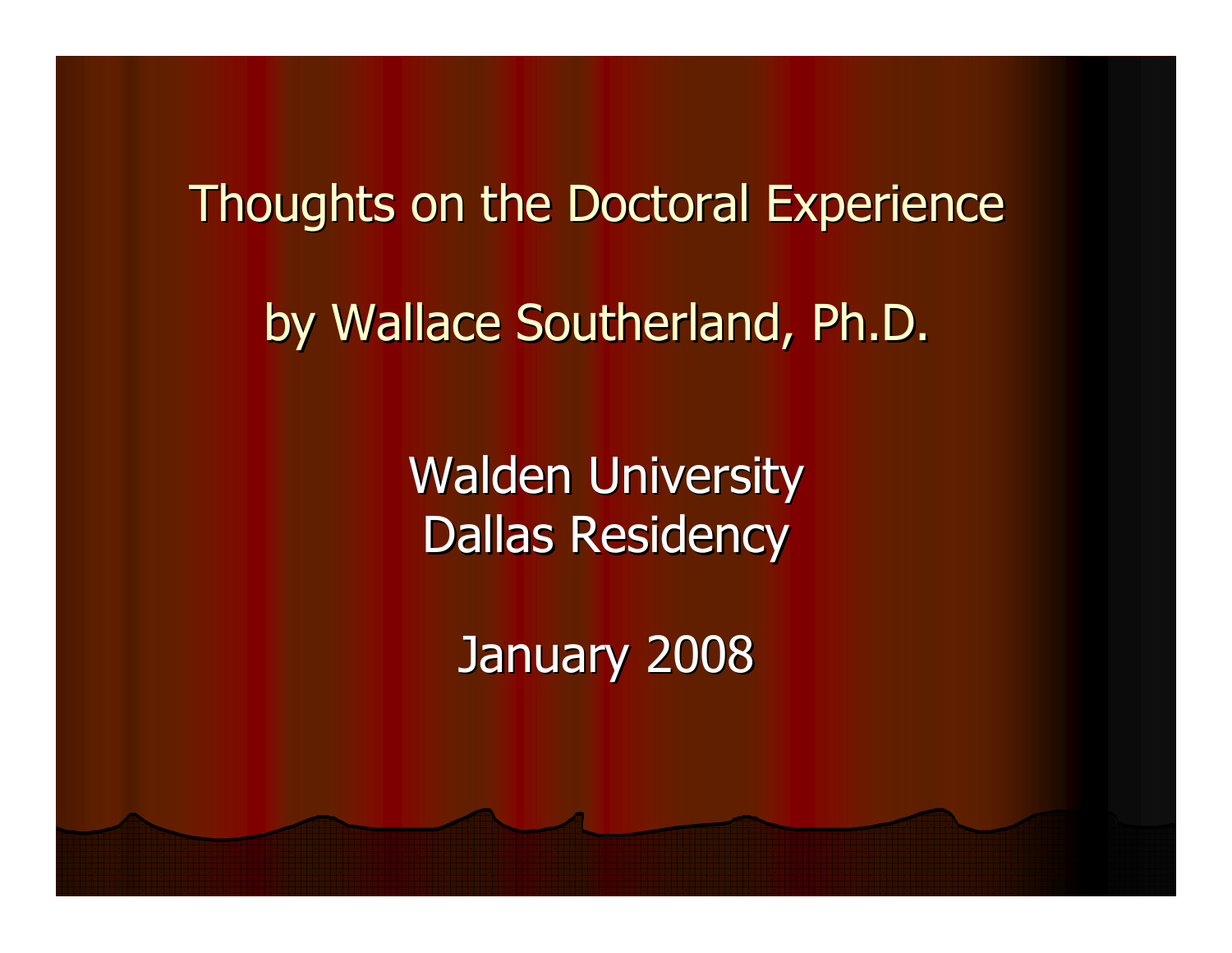- Whether on-line or in a physical setting, the doctoral experience is a rigorous, scholarly process
- Critical thinking and analysis are expected at all<br>timese and should be evident in all assistance to times and should be evident in all assignments – that is, take your thinking to another level –raise your academic game

• You are expected to be the source of the next generation of new knowledge, the next generation of problem solvers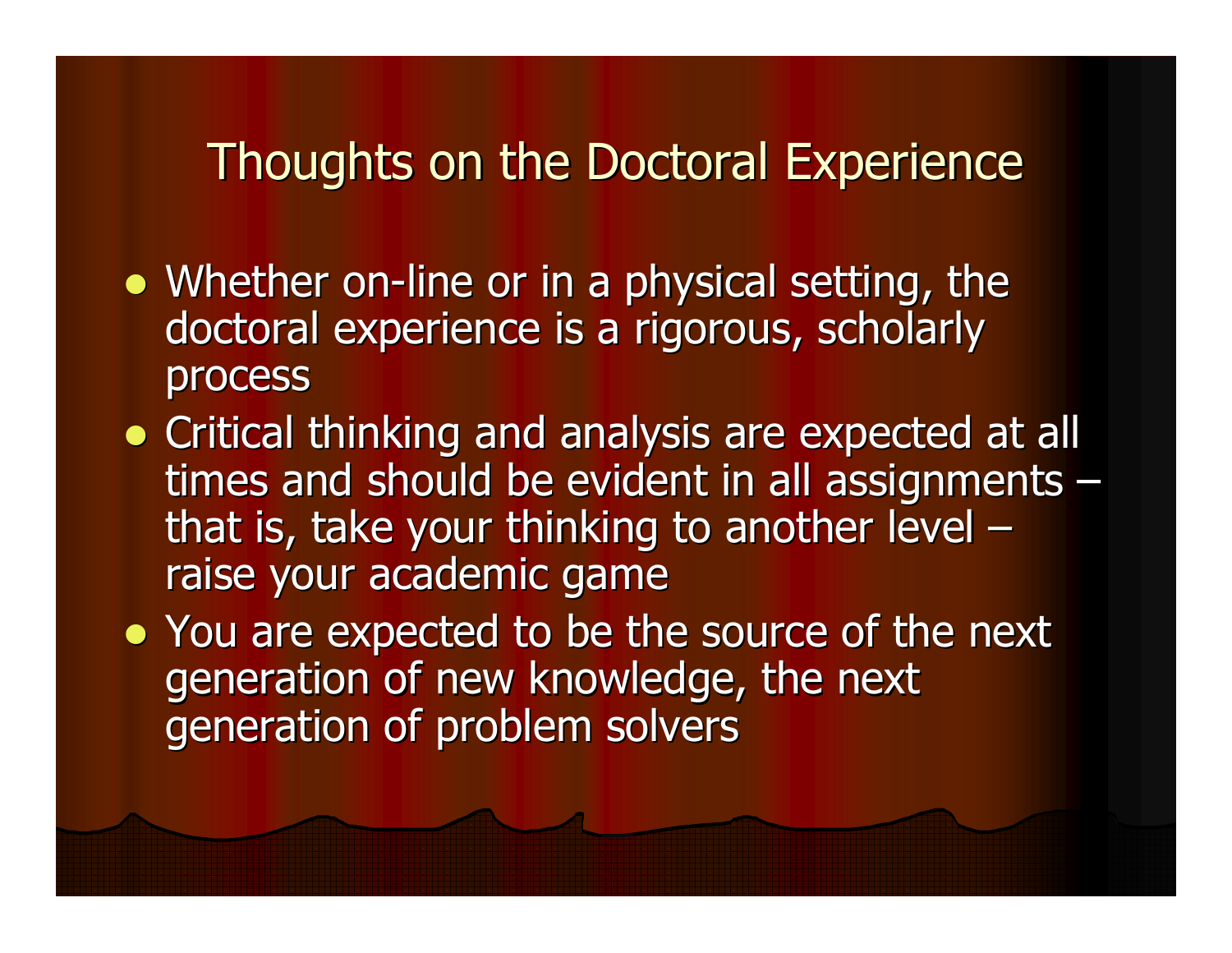- The doctoral experience will be frustrating a great deal of the time, but how you deal with the frustration will be an indicator of your readiness for doctoral work
- You are expected to rely on your intuition, instincts, and good judgment more so than relying on others to solve problems
- You are expected to manage the process, your advisor, and your committee members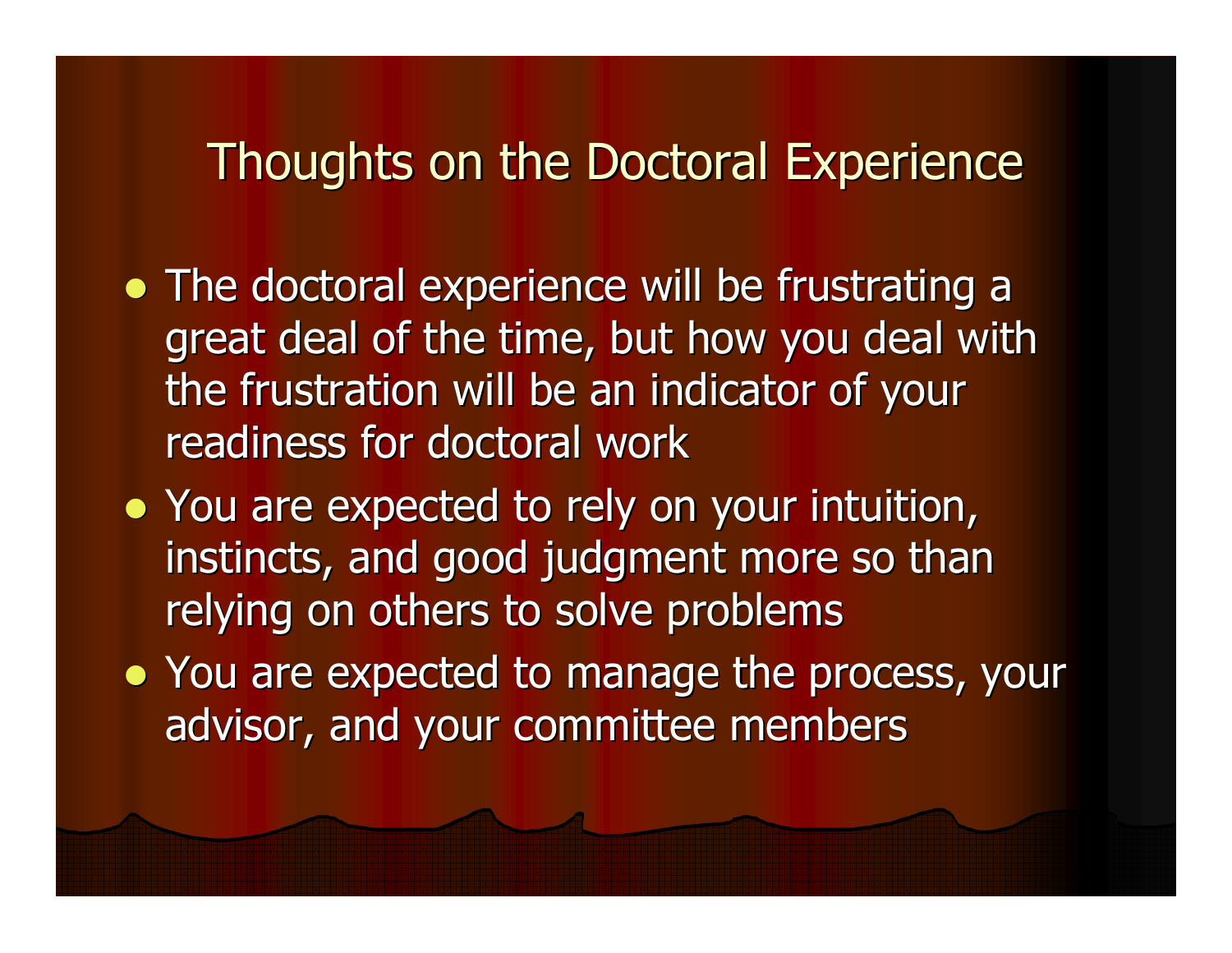- The doctoral experience will be, at times, ambiguous
- The doctoral experience is a collegial experience
- The doctoral experience is a political experience
- The doctoral experience is a gateway to a distinguished club of academicians, scholars, scientists, and practitioners
- Completing the doctoral experience will be one of the most rewarding personal achievements you will experience